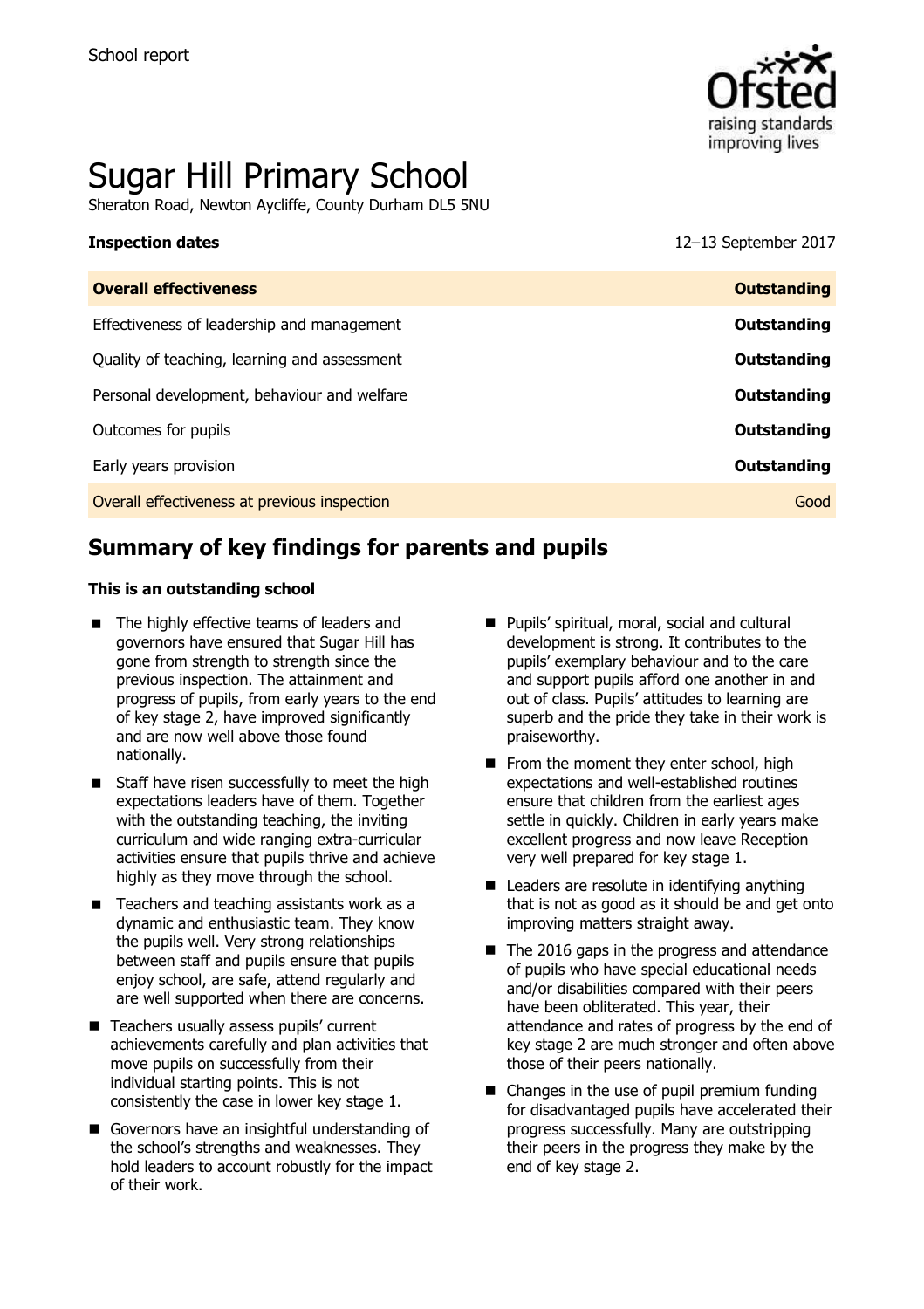

# **Full report**

### **What does the school need to do to improve further?**

■ Iron out remaining inconsistencies in teachers' use of assessment information to plan activities that move pupils on swiftly from what they already know and understand, particularly in lower key stage 1.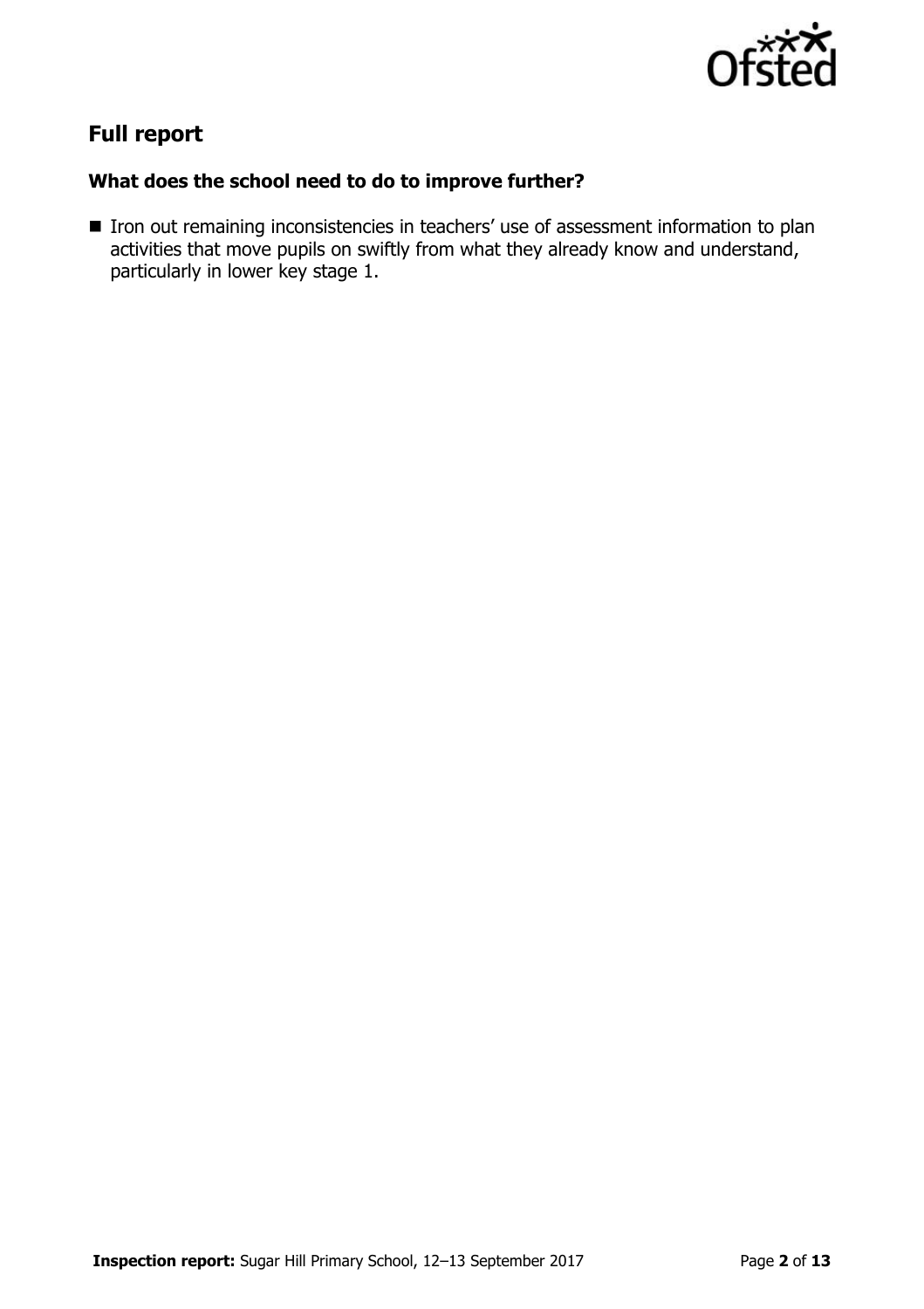

# **Inspection judgements**

#### **Effectiveness of leadership and management COULDER COULDER OUTSTANDING**

- The headteacher's aspirational vision to ensure that pupils in Sugar Hill get the best deal possible is embraced enthusiastically by other leaders, governors and staff. Leaders and governors have ensured a relentless focus on tackling the weaknesses identified at the previous inspection and improving further all aspects of the school's work. No stone is left unturned in identifying, and then tackling, anything that is not as good as it should be. Consequently, pupils' attainment and progress have improved substantially across the school, particularly in the last year, and for girls, who had lagged behind boys in some 2016 assessments.
- Leaders' resolute attention on improving the quality of teaching since the last inspection has transformed its impact on pupils' learning across the school. Leaders at all levels check the quality of learning in lessons, review pupils' work and check pupils' progress rigorously and regularly. This means that they know precisely what is happening in class. Leaders then identify actions to improve any weaker practice. Staff talk positively about the way they are held to account for their pupils' progress. They appreciate the high-quality training they receive that helps to improve their skills, and the way leaders support and challenge them to ensure that pupils achieve their best.
- There has been a significant focus on improving pupils' learning and progress in the basics of reading, writing, comprehension and mathematics, to very good effect. This has not been at the expense of a broad and rich curriculum. Pupils have a range of extra-curricular activities to excite and stimulate their interest in learning and to enjoy school. 'Class novels', from a range of authors, provide an added stimulus to literacy lessons, the curriculum and to pupils' enjoyment of reading. Leaders have prioritised the broader curriculum this year, to make sure that assessment in all subjects is equally as strong as that in reading, writing and mathematics.
- Special 'theme weeks' enhance the curriculum and pupils' understanding of, and respect for, faiths and cultures different from their own. The recent 'we all live under one sky' week included a raft of visitors such as the Lions of Zululand, a Japanesethemed samurai and Indian dancers. High-quality written work and artwork capture the strong impact of such experiences.
- Together, outstanding teaching, the inviting curriculum and wide ranging extracurricular activities ensure that pupils achieve well and thrive as they move through the school. Special community projects, careers fairs and projects with a local university contribute successfully to pupils' sense of community and raise their aspirations about what is possible in their future lives. Pupils are very well prepared for their next steps in education and to become active citizens in modern Britain today.
- Leaders' sharper focus on checking on pupils' achievement and regular discussions with staff ensure that no pupil is left behind in their learning. Extra activities, including small-group work, are quickly organised to help pupils catch up and move them on well. By the end of key stage 2, higher proportions of pupils and pupil groups are making strong progress compared with those found nationally.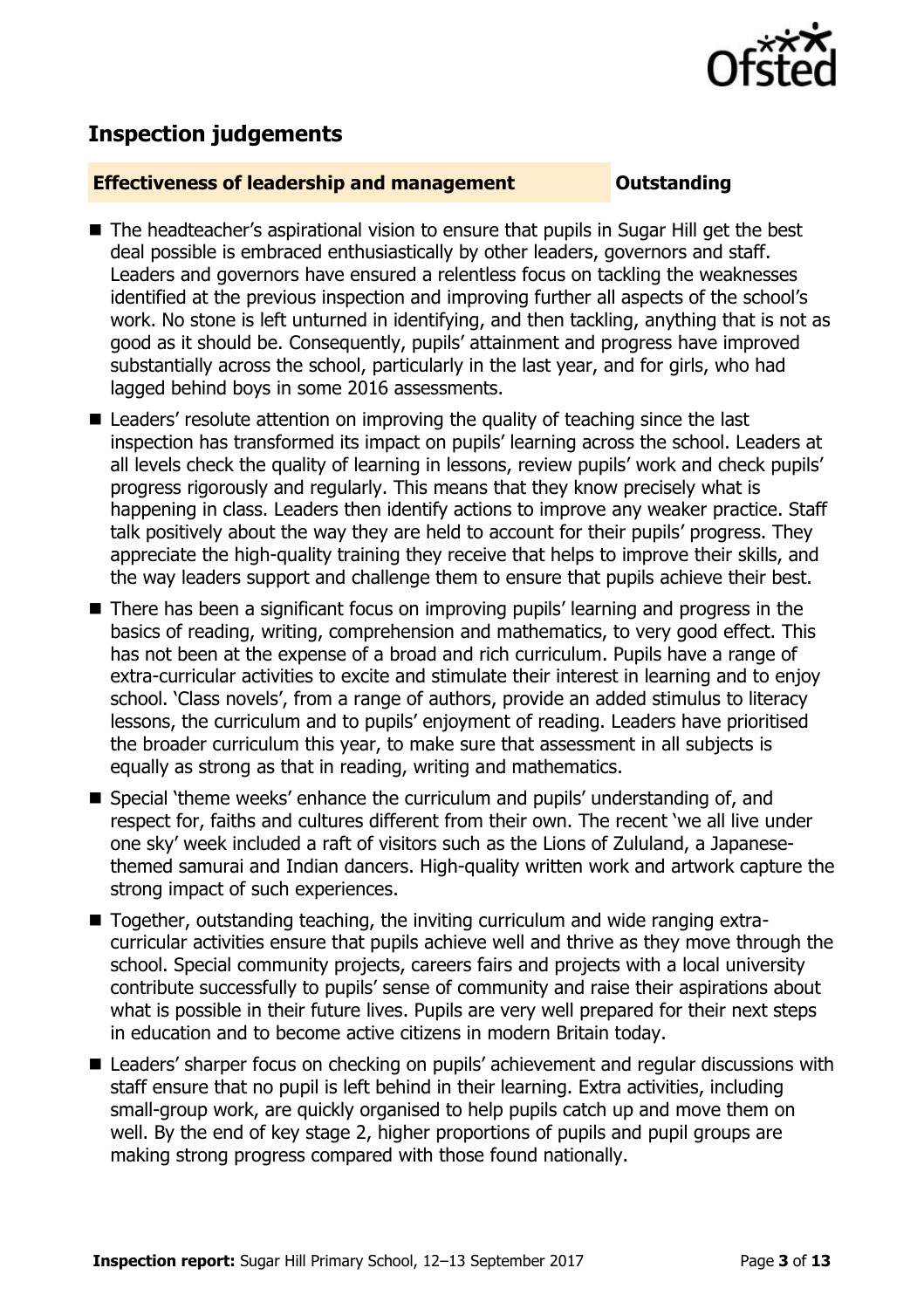

- Governors have ensured that additional funding, such as pupil premium funding for disadvantaged pupils and the extra funding for pupils who have special educational needs and/or disabilities, is spent well and makes a positive difference. There has been steady improvement in disadvantaged pupils' achievements in key stage 1. The progress that disadvantaged pupils make in reading, writing and mathematics is now well above that found nationally for all pupils by the end of key stage 2.
- Improved, careful and targeted support for pupils who have special educational needs and/or disabilities has resulted in a significant improvement in their progress, attainment and attendance. Their attendance is above that of other pupils in school. Provisional key stage 2 assessment information indicates that progress this year has been stunning and well above that of other pupils nationally in 2016.
- The additional physical education and sport funding has been used well to enhance provision through the use of a local sports partnership and by extending the participation rates of pupils in a variety of different sports. Such work supplements the regular, and well-planned physical education lessons in school and the range of afterschool clubs.

#### **Governance of the school**

- Governance is highly effective. Governors are astute and reflective. They strive to improve their own practice by auditing their own skills and implementing resulting action plans and through regular training. They have recruited governors with the right mix of skills and knowledge to carry out their varying roles. Governors have a very good understanding of the school's strengths and weaknesses. They visit regularly to monitor the school's work and to check on the impact of actions taken by leaders.
- Governors receive detailed, regular and highly evaluative reports from the headteacher on the impact of the school's work on pupils' progress, attendance and achievements across the school. Reports pull no punches and identify clearly things that are working well and what needs to improve, along with the actions staff are taking to tackle any identified weakness. Governors seek external validation of the school's work diligently, for example by examining the local authority improvement partner's reports and reports from external moderators for early years, key stage 1 and key stage 2.
- Governors have a good understanding of the strong arrangements for managing the performance of the headteacher, senior leaders and teachers. They check that any decisions on pay are linked closely to teachers' professional development targets and the national teachers' standards. Governors keep a very watchful eye on the health, safety and welfare of pupils and ensure that all resources are well spent and well deployed. They also make sure that key policies are up to date and available on the school's website.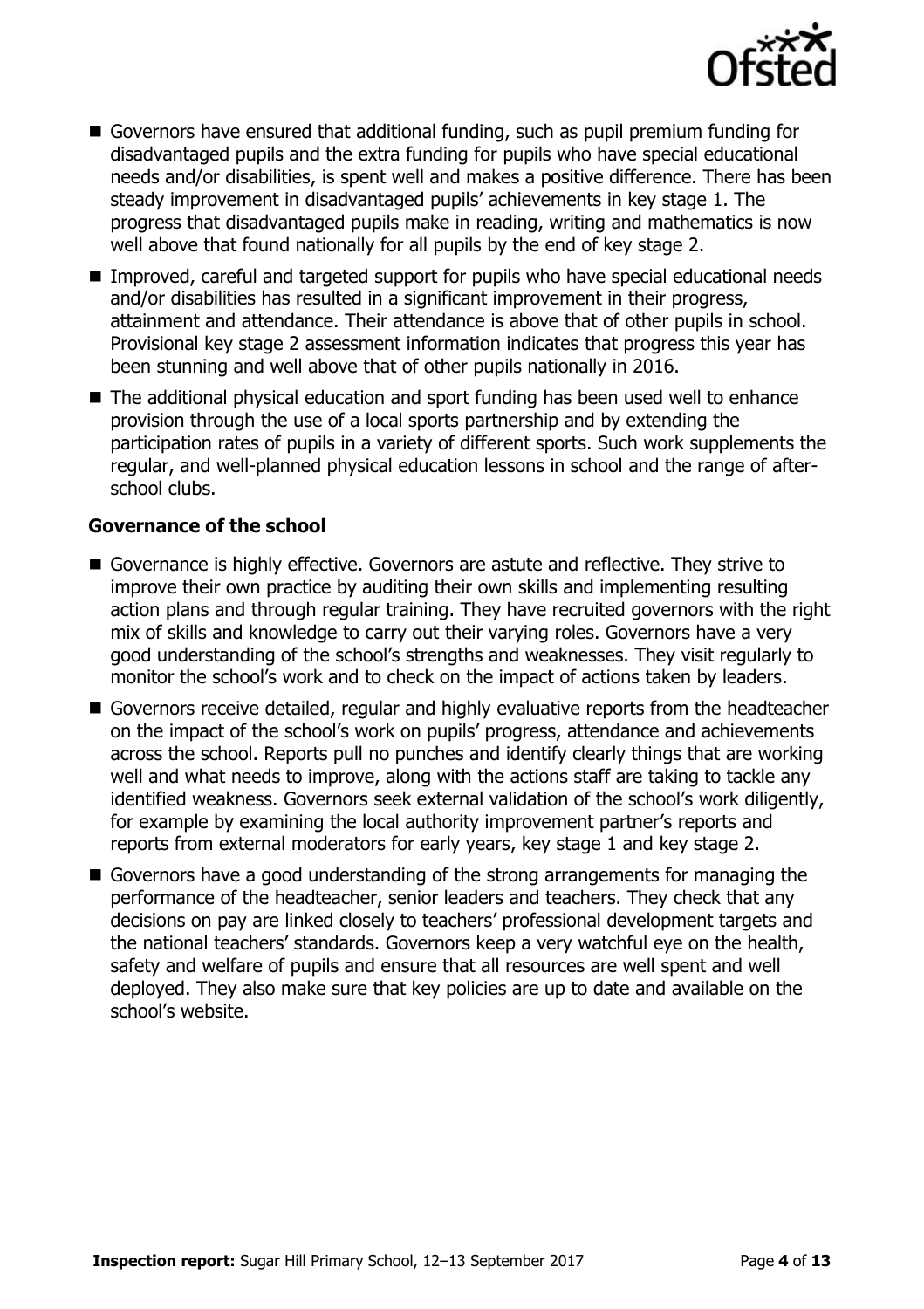

### **Safeguarding**

- The arrangements for safeguarding are effective. Leaders, governors and staff are trained well in how to keep pupils safe, including from risks of extremism, neglect, domestic violence and sexual exploitation. Safeguarding and safer recruitment policies are up to date and used consistently to inform practice. Leaders have a good understanding of risks to pupils' safety at school and in their communities. They ensure that pupils receive many opportunities to understand and manage these risks, particularly from social media and the internet.
- The learning mentor works closely with the designated safeguarding lead. Together, they quickly identify pupils at risk of harm or families who need early support before problems become overwhelming. Leaders work proactively with parents and external services, such as school nurses or children's social care, to secure the right support to help pupils and their families in times of need. Case files and records for pupils at risk or in need are detailed and thorough. They show the wide range of targeted work staff undertake to help tackle any barriers to pupils' learning and attendance, or their social or emotional development.

#### **Quality of teaching, learning and assessment <b>Caucalian** Outstanding

- Lessons run like clockwork. From the moment they enter school in the morning, wellestablished routines and teachers' high expectations ensure that pupils from the earliest ages settle quickly to their learning.
- No time is wasted. Pupils relish their learning opportunities. Pupils are polite, respectful and eager to learn and listen attentively. They cannot wait to get on to their interesting tasks and work diligently and happily either on their own, in groups or in pairs.
- Leaders' focus on the development of reasoning and application of skills in mathematics has had a very positive impact on pupils' confidence, enjoyment of, and progress in the subject. Many pupils told inspectors that mathematics is their favourite subject. They particularly enjoy the daily 'mental maths' sessions. Regular training and support from the mathematics coordinator ensure that staff have the skills to teach the subject successfully.
- Leaders have developed and implemented a more systematic way to teach phonics, reading, writing and comprehension across the school. Staff and pupils have a very clear understanding of the approach and it has contributed to the strong improvements in pupils' reading and writing in all year groups. This, together with very regular reading activities and the creative use of the 'class novel,' have been pivotal in enticing pupils into reading for pleasure and for a purpose.
- Teachers and teaching assistants work together seamlessly and make a strong team. They have a clear understanding of individual pupils and groups of pupils' needs and starting points. They also understand clearly what pupils need to do next to improve. This is because virtually all teachers assess pupils' learning regularly and use this information to plan activities that can move pupils on quickly from what they already know. In lower key stage 1, staff are not as adept at planning activities that move pupils on quickly from the skills they have acquired in Reception.
- Staff use questioning very successfully to check on pupils' understanding, and then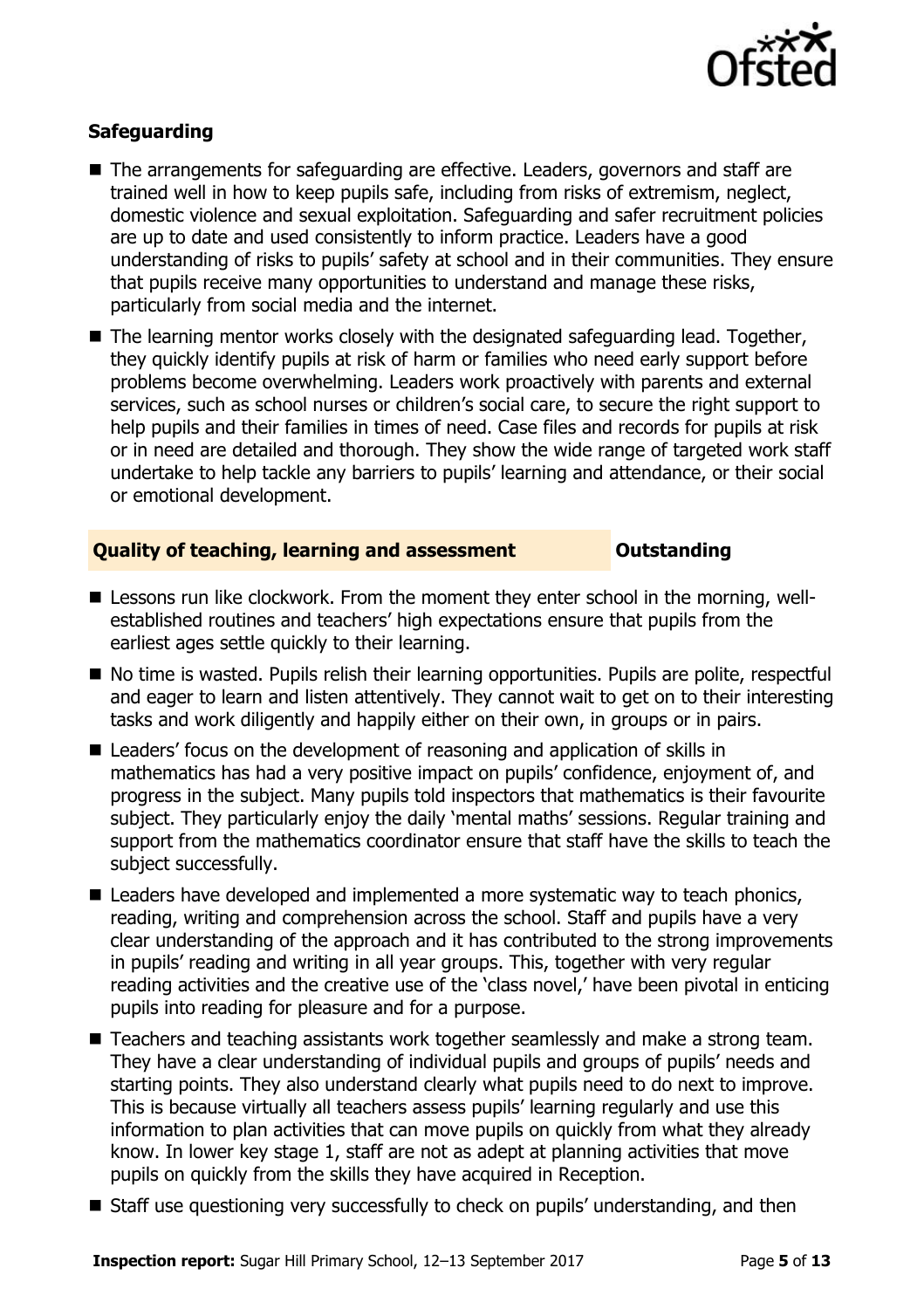

challenge them to think about what they need to do next. This helps to develop pupils' independence, skills and confidence to 'have a go'. Staff intervene and guide sensitively when pupils need further help, either in class or in small additional intervention groups.

#### **Personal development, behaviour and welfare <b>COULTS** Outstanding

#### **Personal development and welfare**

- The school's work to promote pupils' personal development and welfare is outstanding. Pupils thrive and grow into mature, respectful and thoughtful members of the school community. The atmosphere in classrooms and as you walk around the school is calm and joyful. This includes the positive ethos in the breakfast club that gives a healthy and friendly start to the school day.
- **Pupils say that they feel very safe in school. They recognise that the strong security** fences around the site are there to keep them safe and to 'keep trouble out'. Pupils also have a very clear understanding of the work that staff do to help them to understand how to keep safe in their local community. Pupils say that they trust adults in the school to help them in times of need. They particularly value the support from the learning mentor.
- The teaching of an understanding of cyber bullying and e-safety is regular and robust. Consequently, pupils have a very clear understanding of risks from social media and the internet and how to manage them. Pupils understand what bullying is and how to deal with it. This includes any type of prejudicial bullying or name-calling. Pupils are adamant that bullying is very rare because they are taught to respect and care for one another and because everyone 'gets along well'.
- Play times are well managed and 'buddies' keep an eye on anyone who might be feeling down. Pupils play and chat together harmoniously. Some pupils report that they would like more games and equipment to play with. The headteacher is working with staff to consider what else to provide to ensure that pupils continue to thoroughly enjoy their breaktimes.
- Careers fairs for Year 6 pupils and the 'Brilliant Club' run by a local university for Year 5 pupils contribute successfully to raising pupils' aspirations about what is possible in their future lives. The very carefully planned transitions into school, from class to class and into secondary school ensure that pupils are well prepared and supported for every step of their educational journey.

### **Behaviour**

- The behaviour of pupils is outstanding. Their attitudes to learning, to each other, and to adults and visitors are exemplary. Pupils are delightful and proud ambassadors of their school.
- **Pupils report that incidents of poor behaviour are very rare and would be sorted out** straight away by the teacher. They have a very clear understanding of the school's rewards-based behaviour policy and report that teachers are consistent in applying it.
- Leaders record minor misdemeanours and more serious behaviour incidents meticulously in separate logs. Serious incidents of poor behaviour are few and far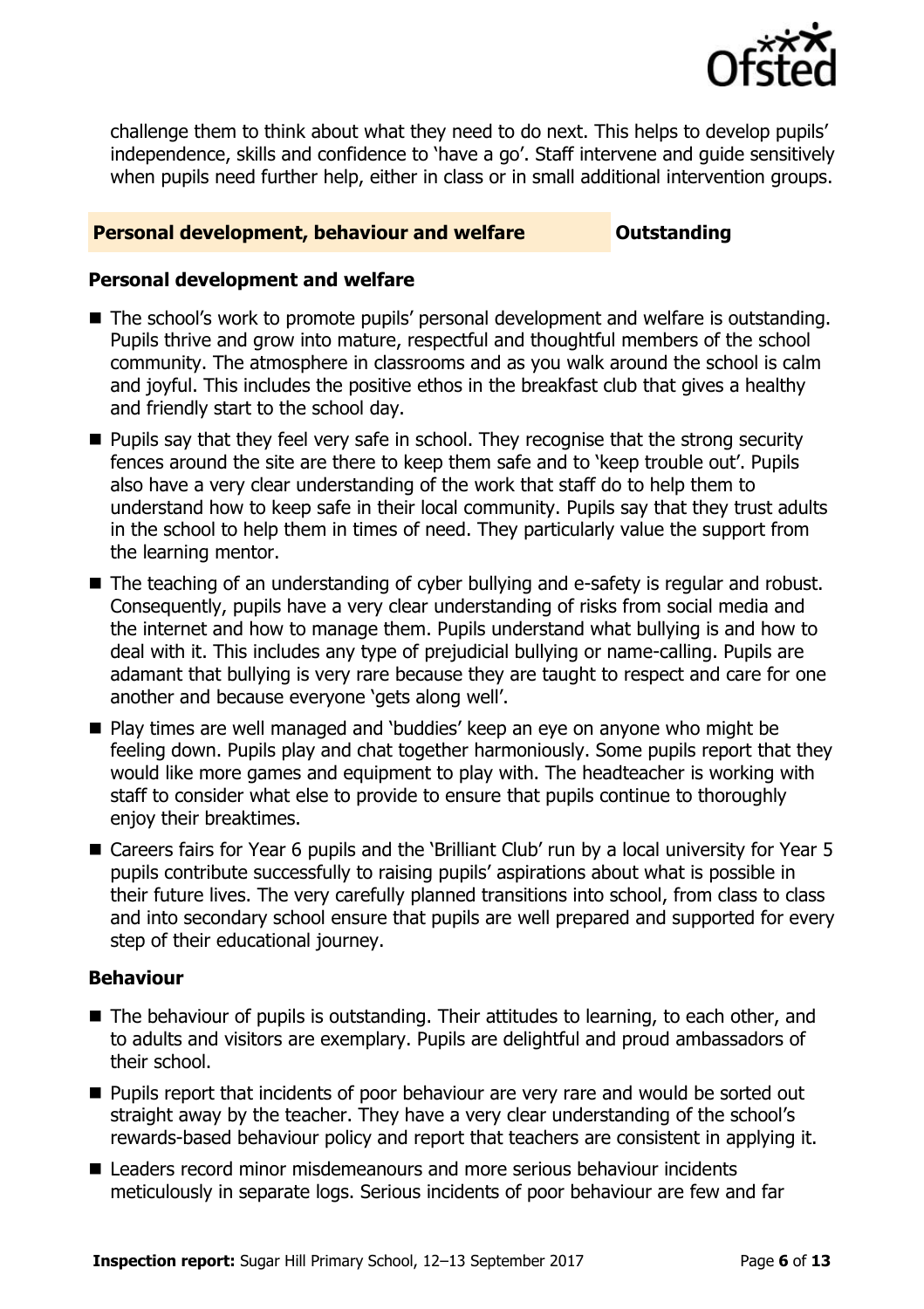

between. There were only two incidents recorded for the summer term in 2017. There have been no exclusions in recent years.

- **Pupils enjoy coming to school. Overall attendance rates have increased from below** average to average in the last academic year. This is partly as a result of the highprofile, weekly celebration events where pupils love to see their attendance poppies in the hall 'flower' because of their improved attendance. It is also because of the engaging curriculum that excites and enthuses pupils and makes them want to come to school.
- Leaders now take swift action to support pupils who are at risk of not attending regularly. As a result, the rate of persistent absence has fallen by nearly two percentage points in the last year. The learning mentor works closely with families, supporting them to help their children to attend school. This includes occasionally collecting the pupils from their homes or securing support from other agencies when families are facing difficulties.
- Leaders recognised that the attendance of girls and pupils who have special educational needs and/or disabilities lagged behind that of their peers in 2016. Earlier discussions with parents and more targeted support have helped to rectify this anomaly and close the gaps. Indeed, the current attendance rate of pupils who have special educational needs and/or disabilities is now well above the national average for primary schools. Despite leaders' best efforts, the attendance of some disadvantaged pupils is still not good enough. To tackle this, they have recruited an education welfare officer to work with the learning mentor and support families further.

### **Outcomes for pupils Outstanding**

- There has been, overall, a vear-on-vear improvement in outcomes of children and pupils across the school since the last inspection. The 2016 dip in pupils' achievements in reading, particularly for girls and disadvantaged pupils, has been robustly addressed. The progress of all pupils, and groups of pupils, is significantly above that found nationally in reading, writing, spelling and grammar, and mathematics.
- The attainment and progress of pupils who have special educational needs and/or disabilities have improved significantly. Provision for these pupils is carefully planned to meet individual needs. The special educational needs coordinator ensures that teachers and teaching assistants are fully equipped to support pupils in making accelerated progress and checks regularly that this is the case. In 2017, the progress made by Year 6 pupils who have special educational needs and/or disabilities was well above average for all pupils nationally, representing strong improvement on 2016.
- Observations of learning, and work in pupils' books from this year and last year, show that pupils thrive in their learning. Teachers' assessment information about how well pupils are doing corroborates these findings. The vast majority of pupils make very good progress from their varied starting points.
- Pupils' topic books from 2016 to 2017 show that pupils maintain the high-quality work and learning seen in their literacy and mathematics books, across other subjects. Pupils' careful application to learning, and their attention to presentation and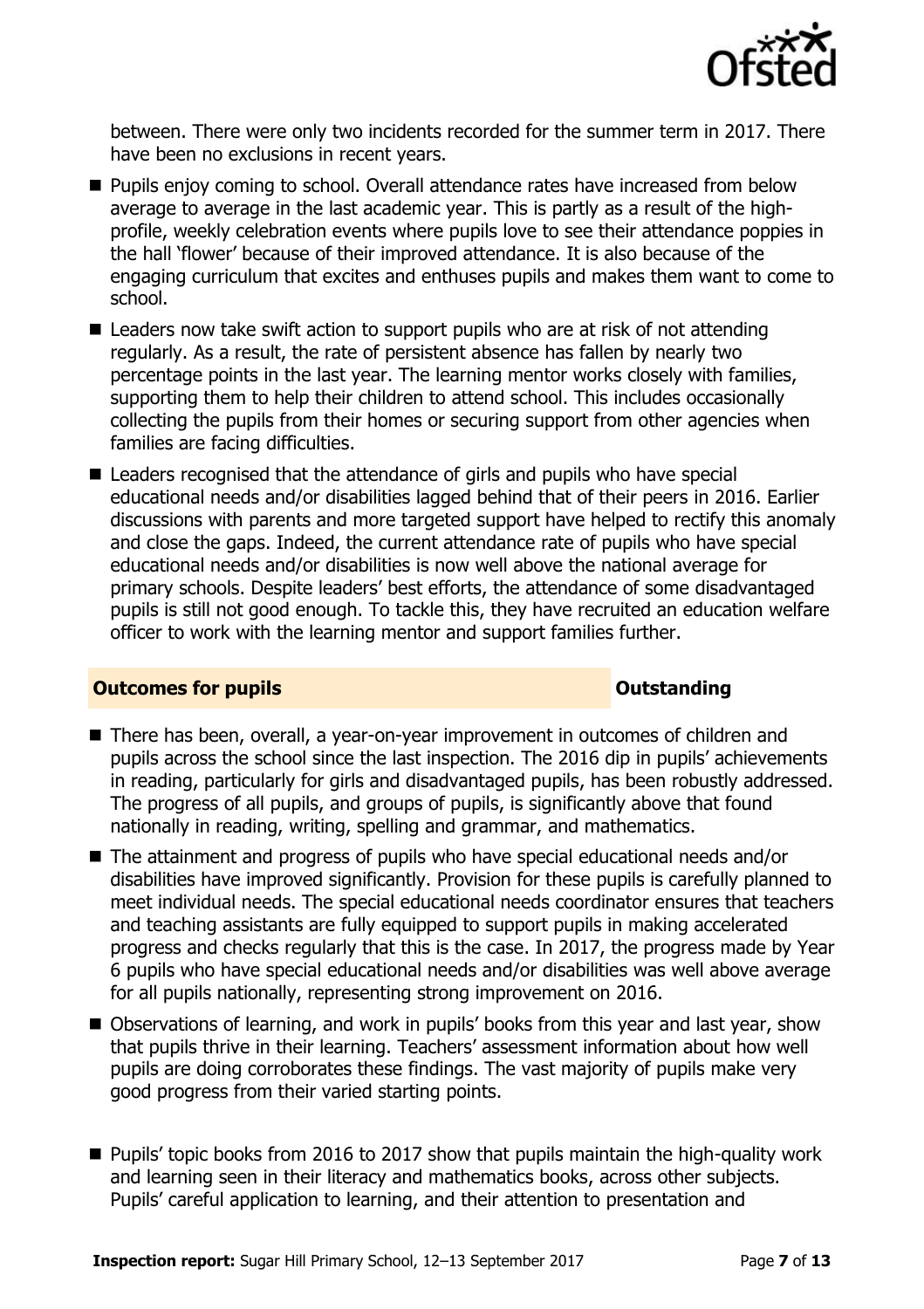

handwriting, are evident in all lessons. Pupils learn, from early years onwards, how to present their work legibly and carefully. Their books are immaculate and show the very good progress they make from year to year and subject to subject. They also show that pupils work hard in lessons. Pupils are rightly proud of their efforts and the highquality displays of their work that adorn the school walls.

- Improvements in the way that teachers check and record pupils' learning regularly have ensured that the most able pupils receive challenging activities to extend their thinking and to develop their skills further. Virtually all staff have high expectations for the most able pupils' achievement, and work set for them is usually at a deeper level of difficulty.
- Any pupil who is struggling with a concept or skill is able to access timely additional help. For example, pupils who were struggling with the concept of 'greater than' and 'smaller than' and using the right mathematical symbols, were supported effectively by an adult in a small group outside the classroom. They were keen to explain how these interesting, extra activities were helping them to gain a good understanding. Pupils explained clearly how they can now 'work the problems out' and were rightly proud of their achievements. This is typical of the kind of activities and the swift response to help pupils who need a bit of extra support.

#### **Early years provision CONSTANDING TO A RESEARCH CONSTANDING TO A RESEARCH CONSTANDING TO A RESEARCH CONSTANDING TO A RESEARCH CONSTANDING TO A RESEARCH CONSTANDING TO A RESEARCH CONSTANDING TO A RESEARCH CONSTANDING TO**

- **Improvements in leadership, teaching, assessment and provision in recent years have** led to an outstanding early years setting in which children flourish in the vibrant and stimulating areas. Children are very safe, enjoy school and achieve highly in all areas of their learning and development. The improvements mean that children now develop the skills, knowledge and personal qualities that stand them in excellent stead as they move through school.
- Children enter Nursery with a range of skills, knowledge and experiences. Some demonstrate skills and understanding that are typically expected for their age. However, a significant proportion start Nursery with skills below those expected, particularly relating to delays in speech and language development. Highly effective teaching and support ensure that any barriers to children's learning are tackled quickly.
- In 2017, all children made excellent progress from their different starting points across all areas of learning by the time they left Reception. The proportion reaching a good level of development was well above that found nationally. This includes disadvantaged children, and boys and girls. Achievement in the early years has improved from below average at the time of the previous inspection to above.
- The additional funding for children who have special educational needs and/or disabilities is spent judiciously. Children are well supported and benefit from individualised teaching programmes and focused support or activities, which help them to overcome difficulties and progress as well as their peers.
- Staff ensure that there is a wide range of enticing activities from which children can choose, both indoors and out. Children were seen delightedly taking off their socks and shoes and clambering into a sandpit demarcated by tree trunks. Such activities really whet their appetites for exciting adventures, teamwork and imaginative play.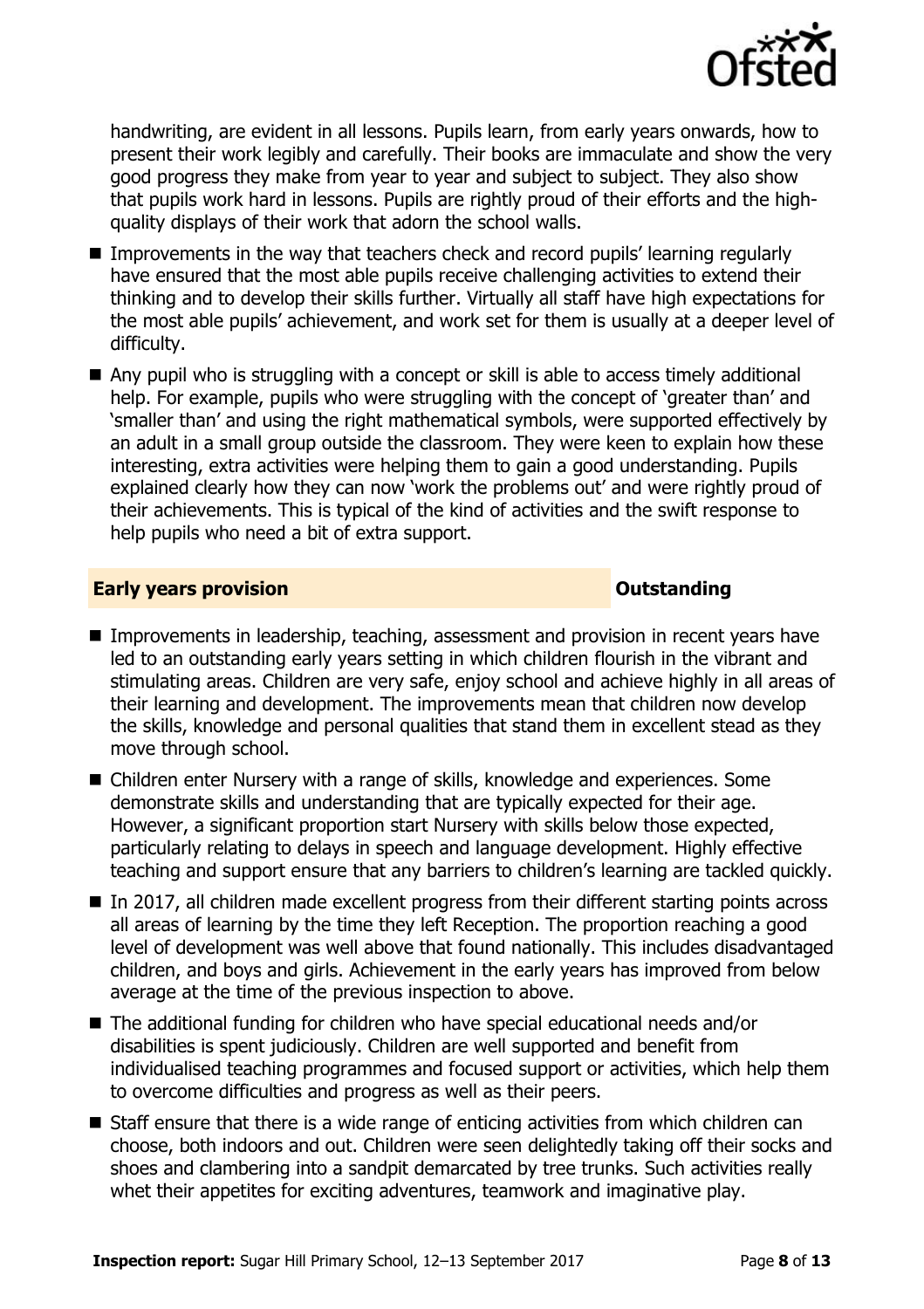

- Staff are adept at developing children's language skills, independence and decisionmaking skills from the moment they enter school. Praise and encouragement and a real interest in what children have to say ensure that children become engrossed in the activities they choose for themselves and those that adults prepare for them.
- Staff make detailed, regular observations of children at work and play, to check on children's understanding across all areas of learning. They use this information meticulously to plan children's next steps, to ensure that they are successful in their learning. The focus on developing children's basic numeracy and literacy skills in an enticing and interesting way is evident across Nursery and Reception. This is securing high-quality work and high levels of competence and understanding.
- In recent years, leaders have prioritised increasing parental involvement and improving communication, to good effect. Partnerships between school and home are very effective. Parents speak highly of the detailed information that they receive about their children's learning. They value the new electronic system that enables them to see 'live' their children's accomplishments and enables parents to contribute from home. Parents are welcomed into the school and are encouraged to be actively engaged in supporting their children's learning, for example through reading and writing workshops, craft sessions and topic-led activities in school.
- Staff explore and extend children's communication and thinking skills in very interesting ways whenever opportunities arise. For example, in the campfire role-play area, when studying an insect, careful questioning by an adult led children to realise that it was not a spider because it only had six legs, not eight.
- Excellent relationships between staff and children are the bedrock from which children grow in confidence and self-esteem. Children settle in well and are keen to please. They adopt willingly the high expectations staff have of behaviour, attitudes and care for one another.
- Children's safety, welfare and well-being are of a high priority. All staff are well trained in policies and procedures. Practice is consistently strong.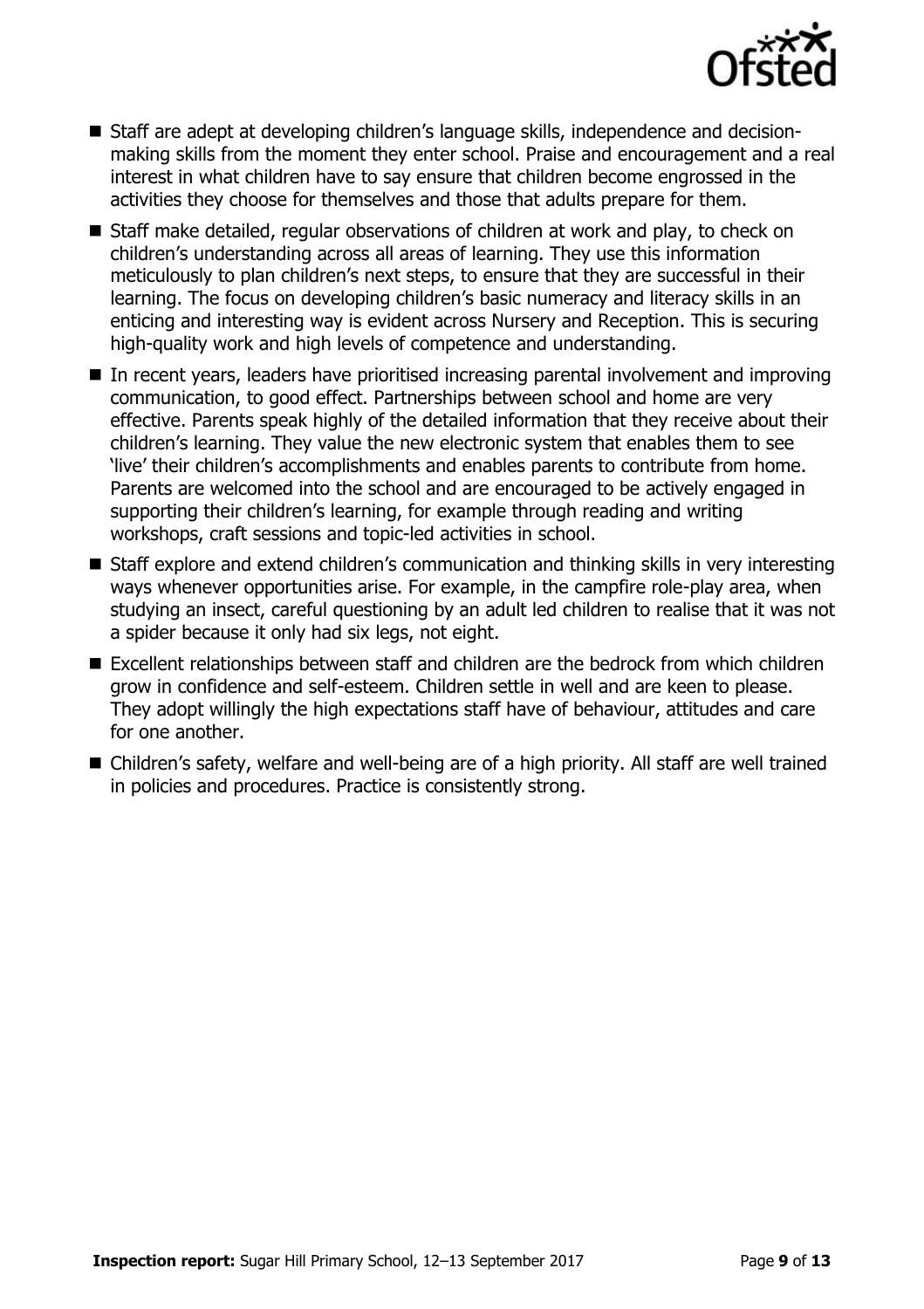

# **School details**

| Unique reference number | 114207   |
|-------------------------|----------|
| Local authority         | Durham   |
| Inspection number       | 10036464 |

This inspection was carried out under section 8 of the Education Act 2005. The inspection was also deemed a section 5 inspection under the same Act.

| Type of school                      | Primary                      |
|-------------------------------------|------------------------------|
| School category                     | Maintained                   |
| Age range of pupils                 | 3 to 11                      |
| <b>Gender of pupils</b>             | Mixed                        |
| Number of pupils on the school roll | 447                          |
| Appropriate authority               | The governing body           |
| Chair                               | Joanne Smithson              |
| <b>Headteacher</b>                  | Paula O'Rourke               |
| Telephone number                    | 01325 300334                 |
| Website                             | www.sugarhill.durham.sch.uk  |
| <b>Email address</b>                | sugarhill@durhamlearning.net |
| Date of previous inspection         | 16-17 May 2013               |

### **Information about this school**

- Sugar Hill Primary School is larger than the average-sized primary school. There is one Nursery class and two Reception classes. Staff in the school run a breakfast club daily.
- The majority of pupils are of White British heritage.
- The proportion of pupils known to be eligible for free school meals is above average.
- The proportion of pupils who require school support for their special educational needs and/or disabilities is broadly average. The proportion of pupils with an education, health and care plan is below average.
- The school meets the government's floor standards, which set the minimum expectation for pupils' attainment and progress by the end of Year 6.
- The school meets requirements on the publication of specified information on its website.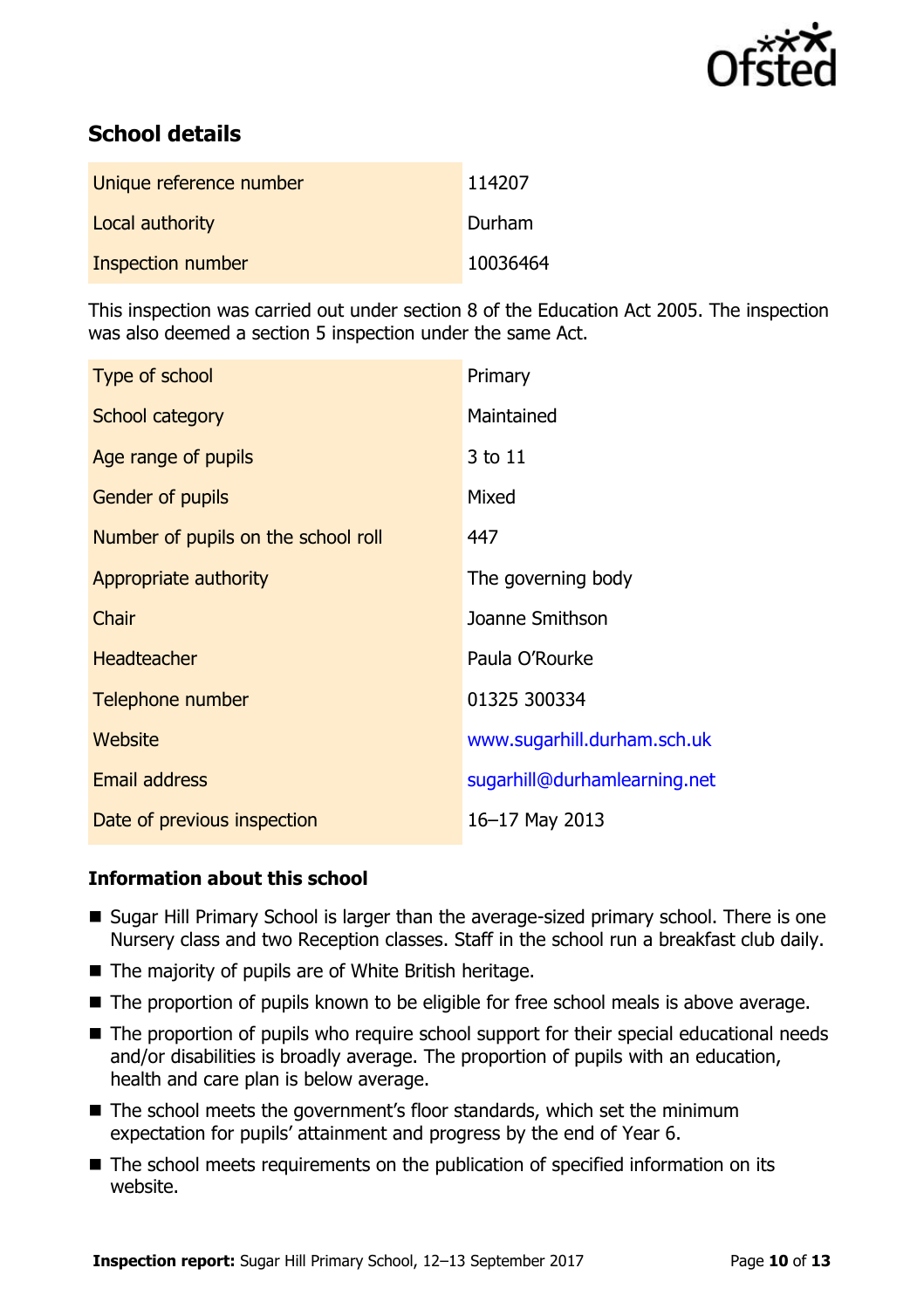

 A new headteacher and chair of the governing body have been appointed since the last inspection. An extended leadership team was developed in September 2016.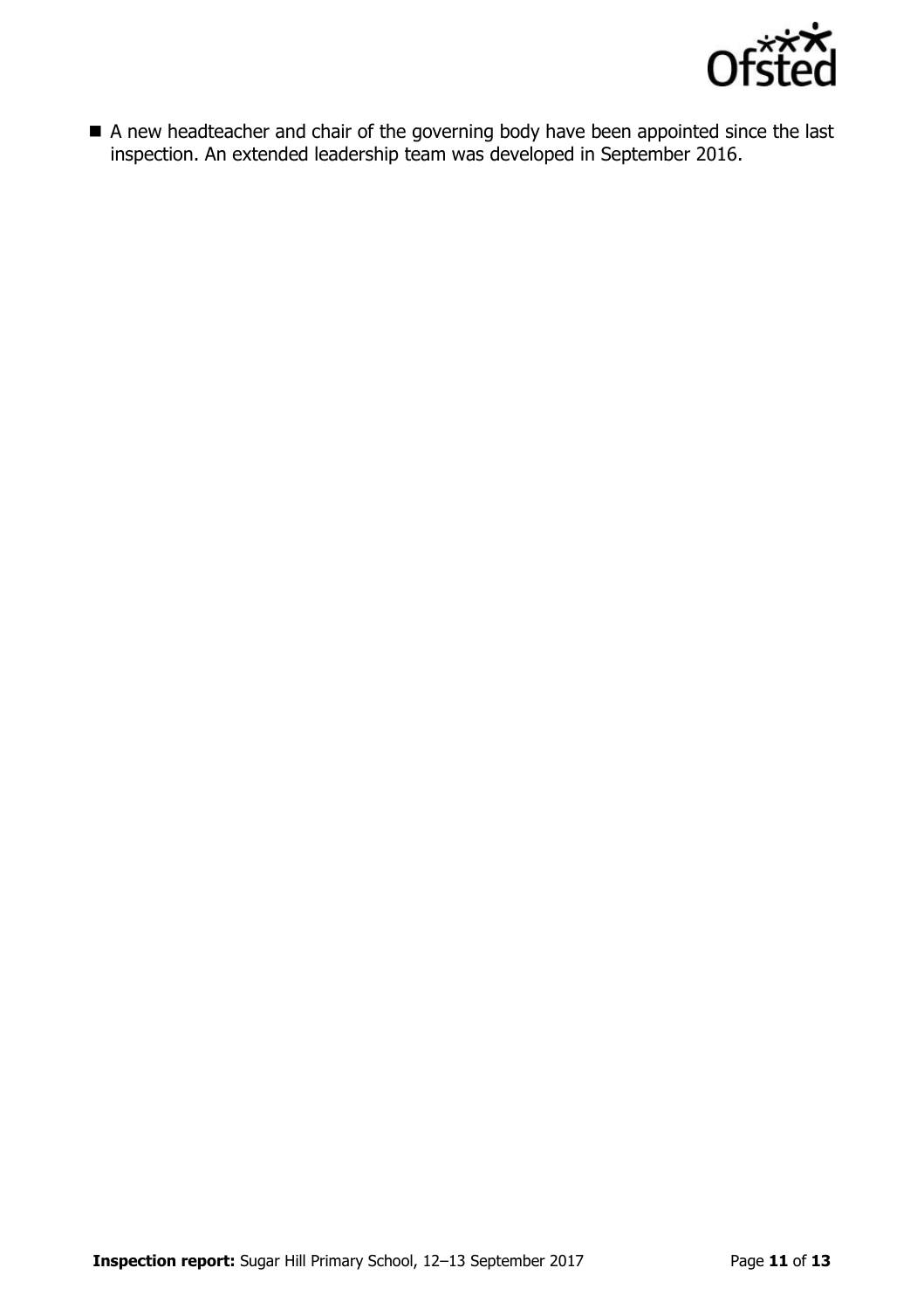

# **Information about this inspection**

- **Inspectors observed learning across the school. They visited a number of lessons** jointly with senior leaders. They reviewed pupils' workbooks during lessons and also heard a number of pupils read. Pupils' English, mathematics and topic workbooks from the academic year 2016/17 were also examined.
- $\blacksquare$  Meetings were held with the headteacher, senior and middle leaders, a group of staff and three representatives of the governing body, including the chair of governors. A meeting was also held with the school's education development partner from Durham County Council.
- **Inspectors spoke informally to pupils in lessons and around the school over the two** days of the inspection. They also spoke formally to a group of pupils from key stage 1 and a group from key stage 2.
- Inspectors took account of the views of the 24 parents who responded to Parent View, Ofsted's online questionnaire, and the written text comments made by nine parents. The lead inspector spoke to the parent of a previous pupil on the telephone.
- A range of documents was reviewed. These included key safeguarding documents, the school's written evaluation of its work and improvement plans. In addition, reports to the governing body and provisional assessment information from pupils' 2017 summer assessments were studied. Inspectors also checked leaders' assessment information on the progress pupils and different groups of pupils made from 2016 to 2017 across the school.

### **Inspection team**

| Margaret Farrow, lead inspector | Her Majesty's Inspector |
|---------------------------------|-------------------------|
| <b>Mark Nugent</b>              | Ofsted Inspector        |
| <b>Julia Norton Foulger</b>     | Ofsted Inspector        |
| <b>Deborah Ashcroft</b>         | Ofsted Inspector        |
| Dawn Foster                     | Ofsted Inspector        |